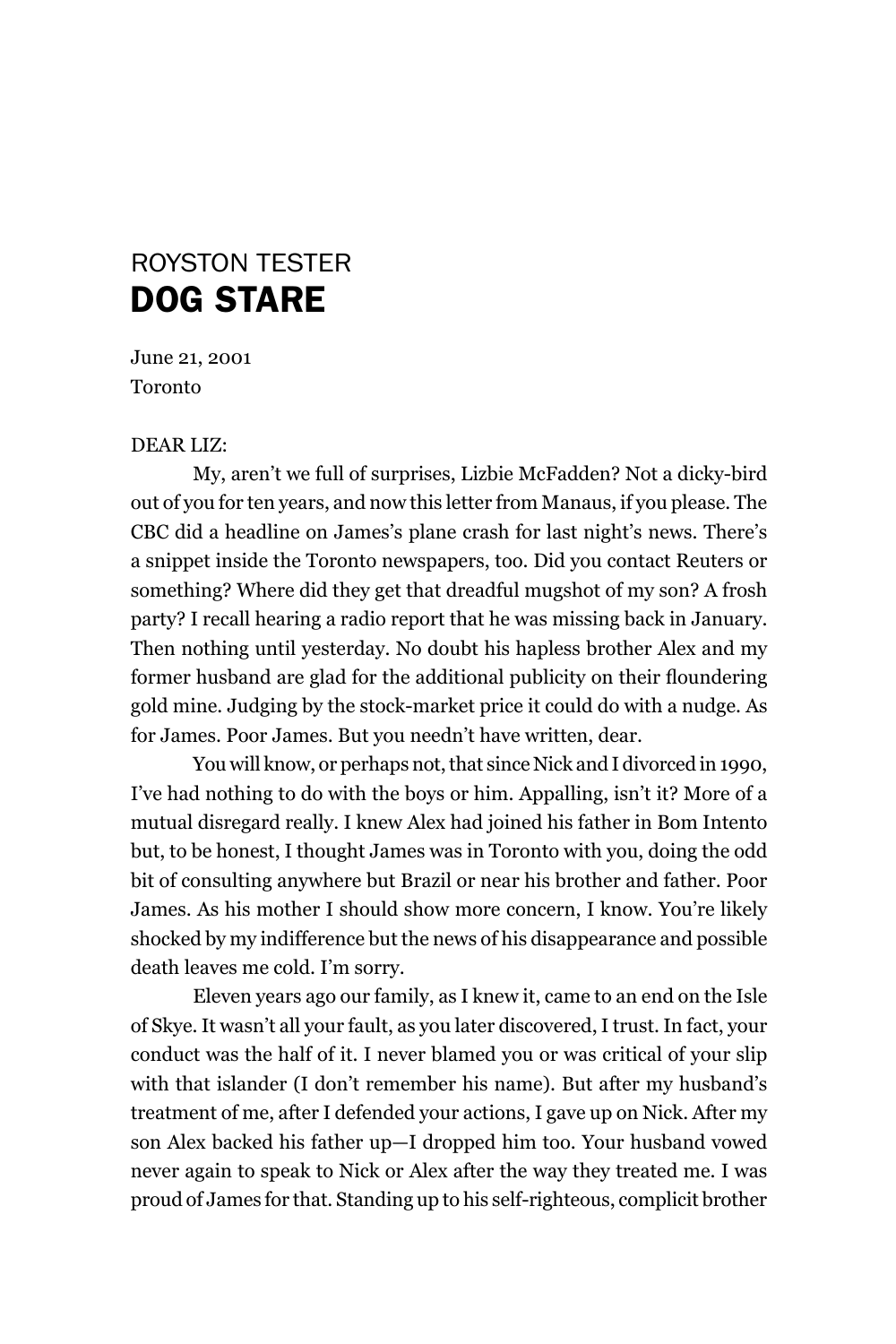and their brutal old man whom I'd so mistakenly married. Your affair drew more than a little attention to everything wrong in my own life!

To my chagrin, however, James eventually included me in the—closed the door on his mother as well as father and brother. Figure that one out! maybe he's mellowed vis à vis his brother and father. Certainly, and oh how typical, I am still demonized. Boys and their mothers! These days I've little time or patience for the mcFaddens, to tell you the truth. I've reverted to my maiden name: Chartler. Best decision of my life. maybe James is missing, maybe he's dead. I hope not. But where Nick, Alex and he are concerned, believe nothing that you haven't witnessed first hand. They're a barbaric clan, and James never comes out on top.

You ask for advice, not family recriminations. I apologize. At the risk of sounding blunt or insensitive (given that your parents are deceased and you're an only child), a mother-in-law's counsel might serve you well, but I do not wish to get involved with your predicament. I hold no grudges, Liz, but surely cannot be expected, after so much time, to demonstrate any stalwart, familial concern just because it now suits you to break a silence. how many years has it been?

I'm in the process of moving to England to see my days out there. This Toronto house and its unwieldy English garden are in tremendous flux, which I'm attempting to master. As I write, I'm surrounded by packing cases. outside on the terrace there are all manner of gardening tools, and garbage bags and new plants, shrubs ready for the ground. I'm awash in chores.

If you do your sums, liz, you'll know that I'm now seventy-six years old and a little shaky on my pins. my picturesque garden, as far as Canadian weather allows, preoccupies me day and night, especially as I try to get its flowerbeds and wilder part beyond the greenhouses under control before I relinquish it to the new owners. I've become witheringly selfish, I suppose, living alone with my books, booze, cigarettes, and herbaceous catalogues. What else could a woman wish for? Into the bargain, I'm taking myself off to another island! Closing up shop. That awesome privilege of the superannuated. how you and your generation must resent me.

having said all that, for the purposes of this letter I will offer you some pearlies to brood upon, for what they're worth. But please liz, do not even countenance the idea of further dialogue. I'm too jaded for it. many regrets, but I intend to savour my going out to pasture without any interference from the mcFaddens or from you. To distort the words our illustrious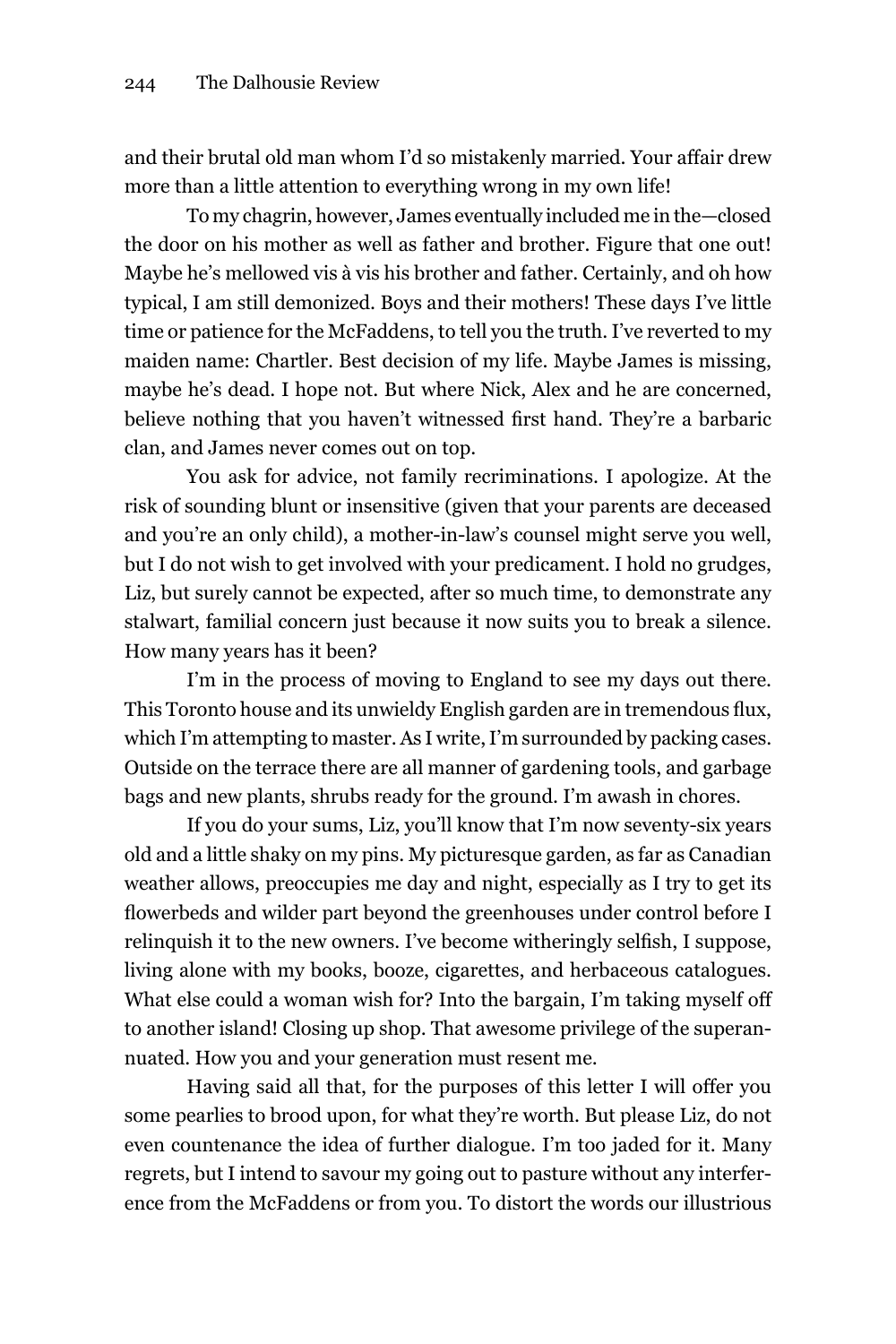marshall mcluhan, in my case neither the medium nor its message are of any consequence. no letters from you please, no phone calls, e-mails. nothing. I insist. Solitude must be absolute—and I have earned every second of it ….

You ask how to proceed in manaus. You're in the Brazilian city of short-lived splendour, my girl. Its opulent architecture and the mansions, as you're aware by now, are the result of a rubber boom in the 1890s. Take its message to heart, for a kick-off. nick, Alex and your husband are consumed by the prospect of smash-and-grab riches (though they occasionally go to great pains to conceal it). They seek and will find, but then will have to find over and over. Their appetites are without satiation or human regard. Be conscious of your adopted city. It's telling you something.

Six months you've resided there, you tell me. many might think that whatever means you're using to survive are means enough. But yes, just as that Englishman Sir Henry Wickham's pilfering of Amazon rubber seeds and planting them in malaya destroyed manaus's fortunes, so of course nothing lasts. You're right to feel disorientated and solitary, particularly as you try to locate James. On top, the possibility of his untimely end. Solitude is a friend, Liz. Don't run away from it, or from what it offers. There's nothing short-lived in solitude, though its 'splendour' is hard to stomach now and then.

might I suggest that in your grief you do some honest, hard work? As you will recall, I've developed a modest reputation as a landscape watercolorist, as the experts call it. my sustenance, between painting, is a german poet: Rilke. Do you know his work? Probably not. Rainer maria Rilke? he can be oh-so-delicate at times, but I must say he's helped me a great deal. his letters on Cézanne and to a young poet, I often dip into. You might do the same. I know you trained at the Upper Canada School of Art when James was in mining at the University of Toronto. What happened? Surely you didn't spend all those semesters drawing so that one day you could enslave yourself in the institution's administrative offices?

For the decade or so I knew you, your main preoccupation, apart from very public fretting about your daughter's schooling, was how you looked and whether you could make it to our cottage at weekends. In fact, your life seemed abuzz with frantic dashing about from one rather meaningless activity to another, whether James was in town or not. You WeRe TeRRIFIeD oF PAINTING. Never, never did a sketch emerge from those expensively manicured fingers of yours; and what about all that creative tension expended on shoes?! The days of young ladies learning the arts for mere accomplishment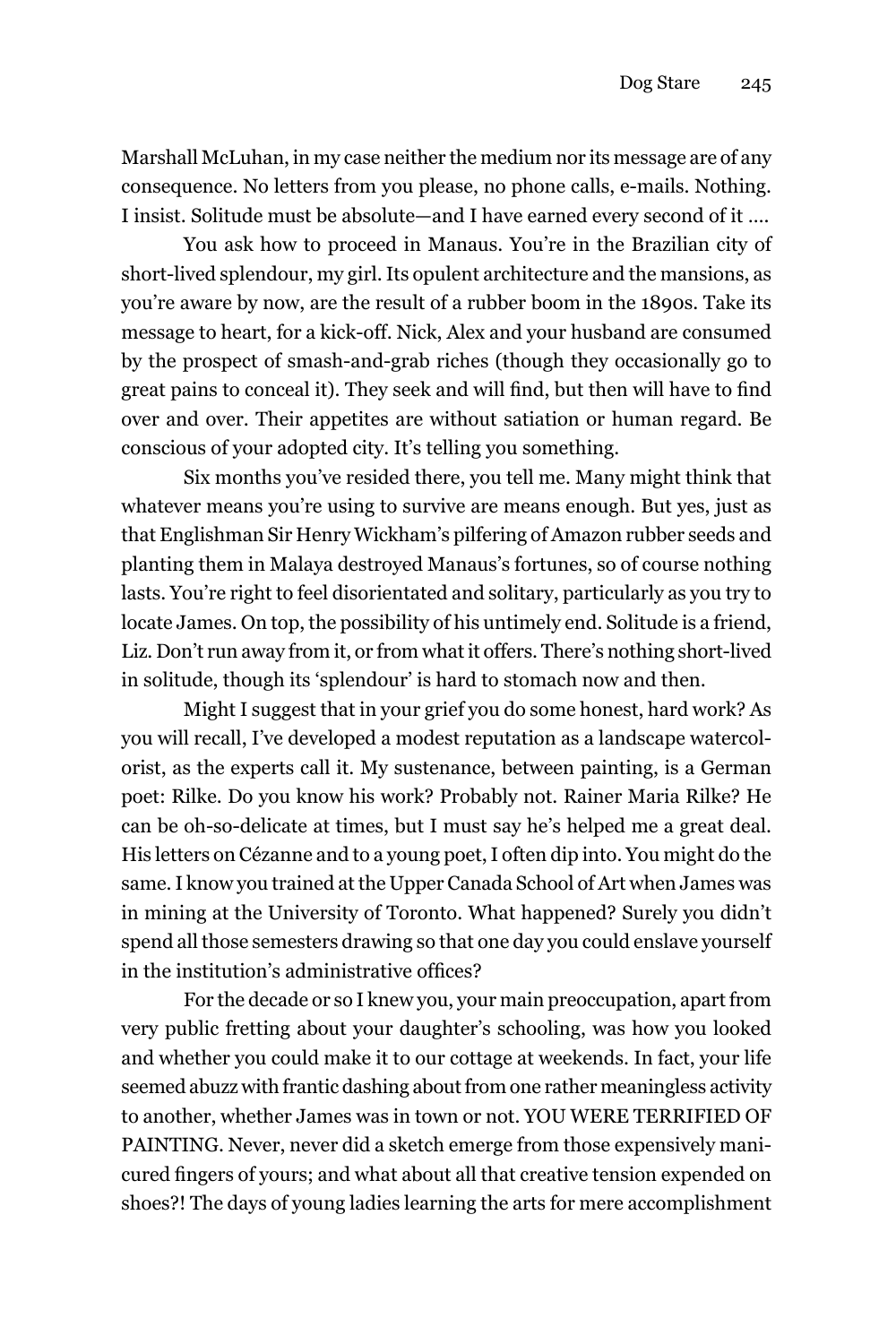went out with Jane Austen, you know. I advise you to draw. At least until there's something more definitive about your husband's whereabouts. Get yourself paper, charcoal, paints. Install yourself in that wretched jungle.

To lean on my poet, I suspect you're feeling something akin to Cézanne, who in Aix-en-Provence would return home after a day's hard graft at mont Sainte-Victoire bubbling over with troubles and frustration. much like you after a day's grappling with that rockface of James's disappearance, I wouldn't wonder. In time, Cézanne realized how these powerful feelings depleted him. You too spoke of enervation from the hopelessness you feel in tracing James, and now this plane crash mystery to disentangle. Cézanne worried about everything as well, liz: colour, the state of the world, his work, industrialization. How does Rilke put it? Here it is: "Out there, something vaguely terrible on the increase." You must feel this too. Horrified at what might come to be? What the "vaguely terrible" will expose? I think so. go paint your mont Sainte-Victoire, my child. let it engage you. Be crazed with it.

You bemoan solitude but, frankly, like someone who can't believe her luck. I shudder at your phony misery. Besides, to judge from what you tell me, have you ever not been alone, especially in recent years? maybe this is the first time you've actually looked solitude, real solitude, in the face. My poet would tell you to love it and to embrace the suffering it causes you. That does sound a trifle 'S&M ' doesn't it? Or, Protestant masochism. There's truth to it, though. Just remember it's inner solitude we're talking about, and that needs your attention. It's very difficult, but in that loving of your deepest nature you'll find some true solace, not to mention confidence. Excuse the New Age tone! Patience and calm really are the ticket, dear.

Remember, too, in all this recent exploring of yours, that your daughter is in manaus as well. no short-lived splendour is she! Don't neglect her, Liz. Two solitudes do not a mother and child make, believe me. Be mindful of your daughter. Don't keep thinking only of yourself.

Once in England, settled in so very quaint a Norfolk cottage, I shall look forward to hearing that your Brazilian paintings are on display in the gallery your institute runs (and which rejected my own work some years ago). I'm certain that, with application, yours will fare better.

Get a good night's rest, rise early and take a boat (without the guide) to Janauari Ecological Park. I went there myself several times between visits to that godforsaken mine in Bom Intento. You'll find your subject, a plant, flower, an obliging three-toed sloth. I envy you the trek. I do. Don't